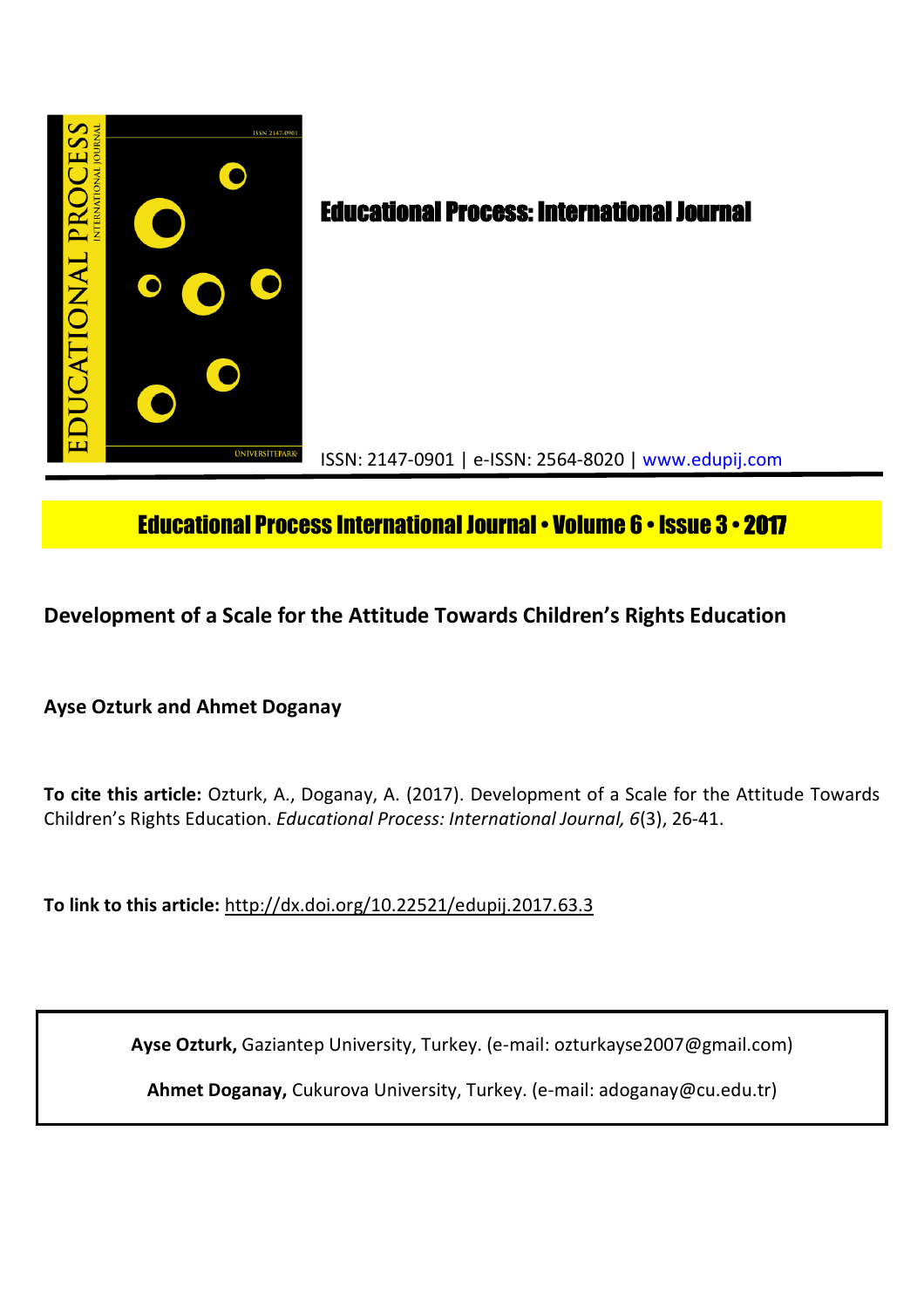## **Development of a Scale for the Attitude Towards Children's Rights Education**

## AYSE OZTURK and AHMET DOGANAY

## **Abstract**

The objective of this study was to develop a Scale for the Attitude Towards Children's Rights Education (ATCRE) for teacher candidates. The study group was comprised of 550 classroom and pre-school teacher candidates in Turkey. Proofs regarding the construct validity of the scale were acquired via Exploratory Factor Analysis (EFA) and Confirmatory Factor Analysis (CFA). A scale structure comprised of 20 items and three factors was reached as a result of EFA. It was determined that the three factors determined explain 68.188% of the total variance. CFA was carried out in order to check the validity of the construct acquired as a result of EFA. It was determined from the CFA fit indexes that GFI(.90), AGFI(.88) and NFI(.93) are at acceptable fit levels whereas *X 2* /sd(CMIN/DF) (1.234), CFI(.99), IFI(.99), RMSEA(.039), SRMR(.039) are at perfect fit levels. Cronbach Alpha (internal consistency) reliability coefficients, testretest reliability, item total correlations and item distinctiveness values were examined. Cronbach Alpha value for the whole scale was calculated as .914. Whereas the Cronbach Alpha values for the sub-factors of the scale were calculated respectively as .902, .930 and .881. In conclusion, it can be stated that a reliable and valid measurement instrument has been reached.

**Keywords:** children's rights, children's rights education, scale development, children's rights education attitude, teacher candidates, teacher education.



 $\mathcal{L}^{\text{max}}$ 

EDUPIJ • ISSN 2147-0901 • e-ISSN 2564-8020 Copyright © 2017 by ÜNİVERSİTEPARK edupij.com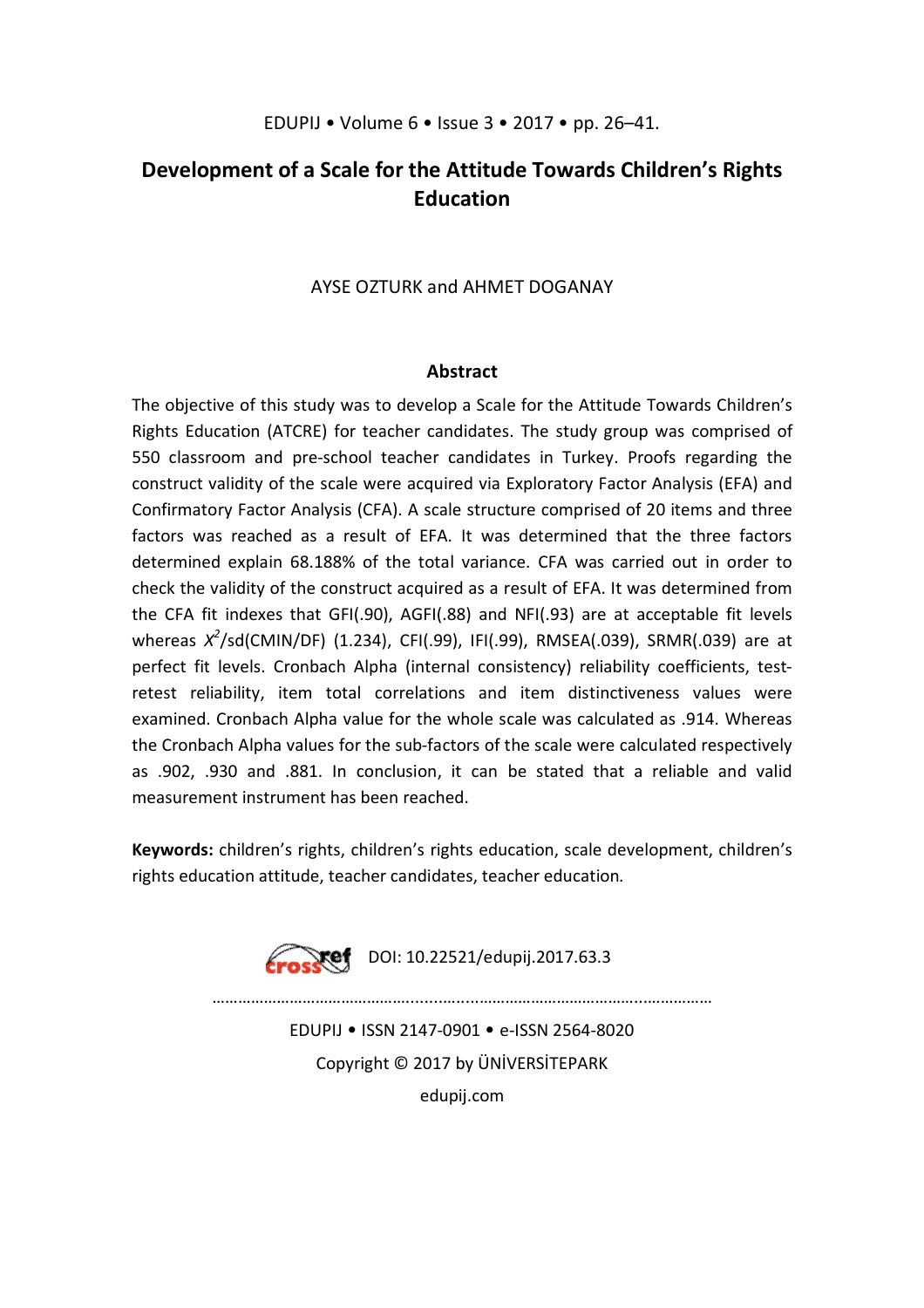Children's rights can be defined as the benefits that are protected legally for protecting children from all kinds of abuse with an objective of providing their basic needs such as health, education, and accommodation while also helping them to have a healthy physical, mental, emotional, social and moral development (Akyüz, 2016; Nelken, 1998). Various documents have been published to popularize these rights worldwide and to provide all children with a standard of life with all the values they have a right to. The United Nations Children's Rights Charter (UNCRC) has been the most renowned and most widely supported international human rights charter (Flowers, 2007; Ranson, 2012). UNCRC is a comprehensive charter that includes regulations covering all areas of children's lives. UNCRC is defined as a revolutionary document with its capacity to improve the lives of children. The charter makes it an international obligation to respect, protect and meet the rights of all children (Lansdown, Jimerson, & Shahroozi, 2014). The rights provided by the UNCRC to children may be classified as rights of protection, provision and participation. Of these, protection aims to guarantee the security of children and to protect them from abuse, neglect and exploitation. Provision rights are related with the provision of the basic rights of children such as education and health. Whereas participation rights foresee the transformation of the developing abilities of children to making right decisions and participating in society towards their maturity (Flowers, 2007; Quennerstedt, 2010). The UNCRC puts forth various liabilities to countries for providing children with rights (Hodgkin & Newell, 1998).

Despite the general approval of the charter, many children still face significant problems such as inadequate healthcare and education, violence and poverty. Violation of children's rights is still ongoing (Covell, Howe, & McNeil, 2010), and this has rendered the protection of children and their rights as one of the most important issues in the world today (Faiz & Kamer, 2017). Children's rights education is of major importance for actualizing children's rights. In this regard, the role of education for developing children's rights has attracted increased attention at an international level in international policies and studies (Brantefors & Quennerstedt, 2016). Children's rights education is the teaching of the rights set out in the UNCRC in an environment where these rights are actualized and respected (Howe & Covell, 2005; Males & Stricevic, 2001). Children's rights education is an important part of global education and citizenship education (Shumba, 2003). At the same time, children's rights education is important in provide the social behavior and fundamental knowledge requirements for creating a democratic society based on the respect of human rights (Uçuş & Dedeoğlu, 2016). The main objectives of this education process include respecting one's own self as well as others, recognizing and respecting human rights in daily life, understanding and expressing fundamental rights, and valuing and respecting our differences (Flowers, 2007, p. 28).

The most important area of action required for an effective children's rights education which is significant for both the society and children is specified as teacher education (Jerome, Emerson, Lundy, & Orr, 2015). In this regard, it is suggested to make regulations regarding children's rights education in teacher education programs (Jerome et al., 2015; Shumba, 2003). The beliefs and attitudes of teachers are important factors for practicing their careers lovingly, and for being more successful as well as for the quality of the education they provide. Therefore, it can be stated that it is important to help teacher candidates acquire a positive attitude towards children's rights education in order to provide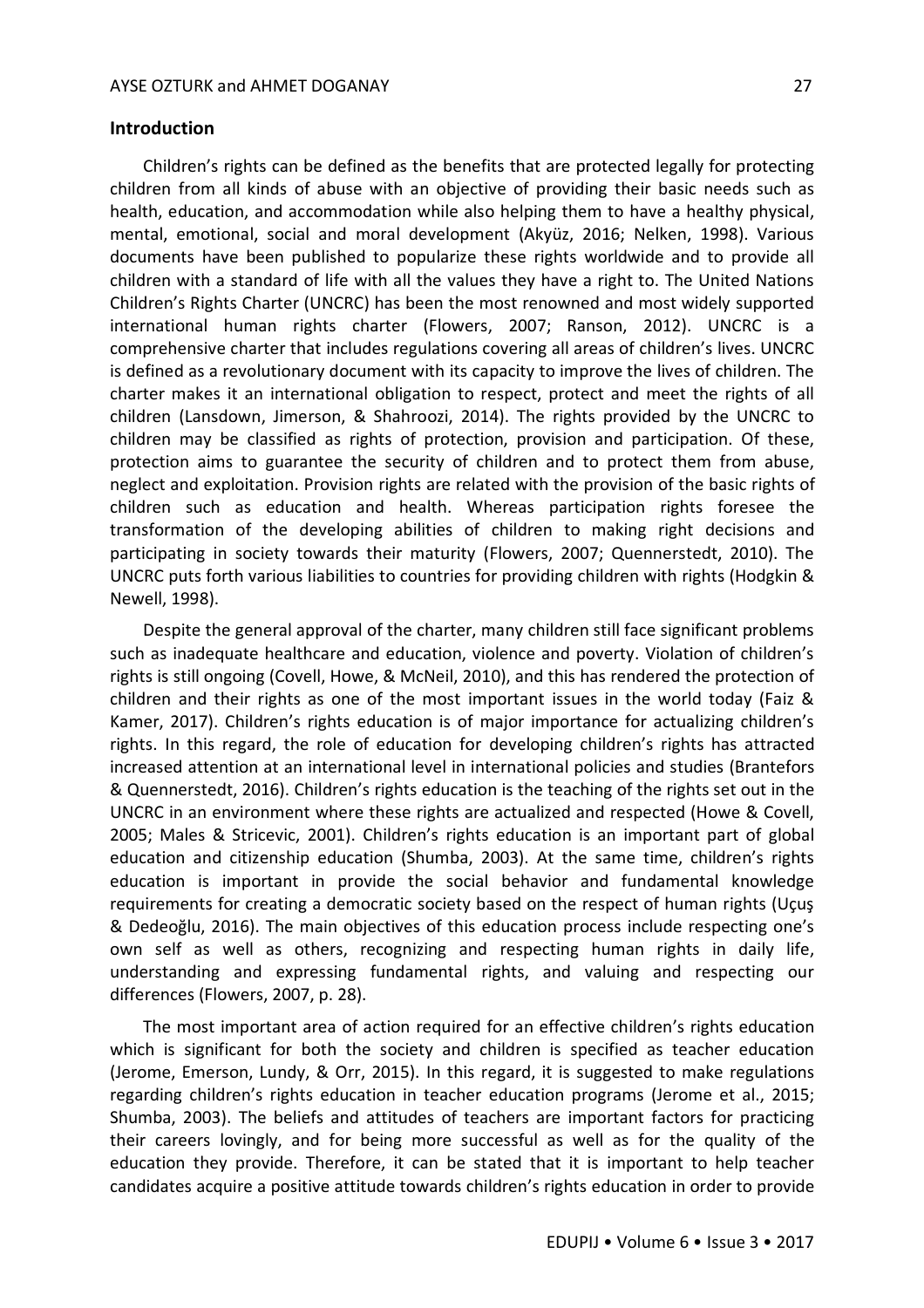#### AYSE OZTURK and AHMET DOGANAY 28

an effective children's rights education. Indeed, negative attitudes of teachers towards children's rights education is considered one of the most significant problems regarding children's rights education process in the related literature (Howe & Cowell, 2005). Accordingly, it is important to ensure that teacher candidates gain knowledge and skills regarding children's rights education in addition to carrying out studies for teacher candidates to acquire a positive attitude. Reliable and valid measurement tools are required for putting forth the current situation as well as the shortcomings and for evaluating attitude development after the application in studies that will be carried out for developing an attitude towards children's rights education in teacher candidates.

When the related literature is examined, it is observed that various studies have been carried out for developing a scale on children rights. In the study by Karaman-Kepenekci (2006), an attitude scale for children's rights was developed that encompassed the survival, developmental, protection and participation rights of children. Rogers and Wrightman (1978) developed a scale comprised of ten sub-factors structured on the dimensions of selfdetermination and nurturance. Peterson-Badali, Ruck, Day, and Helwig (2000, as cited in Morine, 2000) developed a scale in their study based partially on the scale by Rogers and Wrightman (1978) which was comprised of 40 items on self-determination and nurturance within the scope of the school, home and the world. Malik and Shah (2007) developed a scale in their study comprised of the sub-factors of physical abuse, emotional abuse, physical neglect and emotional neglect. Yurtsever-Kılıçgün and Oktay (2011) carried out a study in which they developed a scale regarding the attitudes of parents towards their children based on two fundamental dimensions of self-determination and nurturance. İşmen (2004) carried out a study in which a scale was developed for determining the level of domestic violence, which was comprised of 144 items and eight factors. Öztürk and Doğanay (2017) carried out a study in which they developed a scale comprised of five factors for analyzing the environmental, administrative and social structures at schools with regard to children's rights. Milner (1986) developed a scale comprise of 160 items that aim to define family risk for the physical abuse of children. Sathiyaraj and Jayaraman (2013) carried out a study in which they developed a scale aiming to determine the awareness of primary school teachers with regard to children's rights. Ay Zöğ (2008) carried out a study in which a scale was developed for determining the level of perception of children's rights; whereas, Uçuş (2013) carried out a study in which a scale was developed for the awareness of primary school students with regard to children's rights. When these studies are evaluated as a whole, it can be observed that the primary focus is on examining the attitude, awareness and perception levels with regard to children's rights and child abuse in addition to determining the children's rights based structure of schools. Different to the aforementioned studies, a new scale will be developed in this current study for determining the attitudes of teacher candidates with regard to children rights education.

It is thought that the scale that will be developed as a result of this study shall contribute to addressing a significant gap in the related literature, provide a significant tool for studies that will be carried out for developing attitudes towards children's rights education in teacher candidates. Additionally, this study will contribute to future studies on children's rights education carried out at an international level. In line with the aforementioned justifications, the objective of this study was to develop the Attitude Towards Children's Rights Education Scale (ATCRE) for teacher candidates.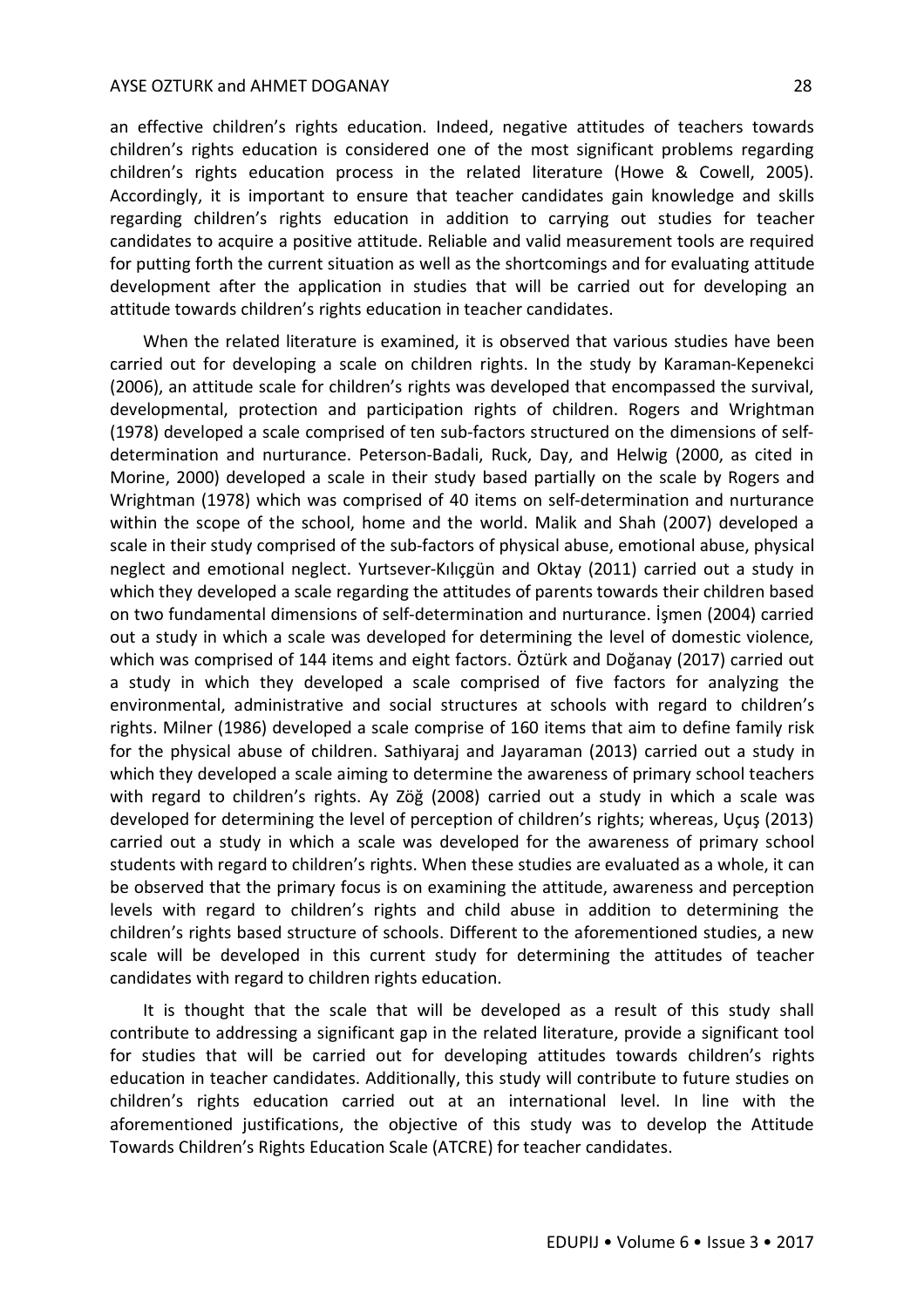## **Methodology**

Starting education on rights at early ages is important for ensuring that individuals gain an understanding of these values (Anglin, 1992). Accordingly, it is observed that studies related with children's rights education focus on classroom and pre-school students, teachers and teacher candidates. In this regard, the sample was comprised of pre-school and classroom teacher candidates. Exploratory Factor Analysis (EFA) and Confirmatory Factor Analysis (CFA) were carried out with different groups as proposed in the related literature (Worthington & Whittaker, 2006).

The number of participants in the study groups for the factor analyses was determined as ten times the number of items in accordance with the suggestion by Kline (1994). Therefore, the draft form prepared in relation with the scale for EFA was applied on 286 preschool and classroom teacher candidates studying at two different state universities in Turkey. Data not suited for analysis due to reasons such as too many blank items, incompatibility between the items during the control of reverse items and marking of the same item for all questions were removed. Data ten times the number of scale items (for 250 people) were selected randomly from among the remaining data as a result of the analyses and thus the EFA sample was formed. The Attitude Towards Children's Rights Education Scale (ATCRE) form prepared following EFA was subsequently applied to 239 preschool and classroom teacher candidates at two different state universities in Turkey for determining the CFA participants. Data not suited for analysis were removed as a result of examinations and randomly selected 200 data items (ten times the number of items) were selected as the CFA study group. The reliability studies of the scale were carried out using the EFA dataset. Information related to the EFA and CFA samples are given in Table 1.

|                            | Departments           |                        |                          | Grade                    |        | Gender |  |
|----------------------------|-----------------------|------------------------|--------------------------|--------------------------|--------|--------|--|
| Study groups               | Classroom<br>teaching | Pre-School<br>teaching | $2^{\text{rd}}$<br>Grade | $4^{\text{th}}$<br>Grade | Female | Male   |  |
| EFA study<br>group (f:250) | 136                   | 114                    | 134                      | 116                      | 156    | 94     |  |
| CFA study<br>group (f:200) | 103                   | 97                     | 117                      | 83                       | 128    | 72     |  |

**Table 1.** Information related to EFA and CFA samples

A literature review was carried out during the development process for the data collection instruments (Devellis, 2012; Erkuş, 2012a, 2012b; Güvendir & Özer Özkan, 2015; Şeker & Gençdoğan, 2006) for information regarding the stages that should be followed. The following stages were followed in light of this review. First of all, a review of the related literature was conducted (Brantefors & Quennerstedt, 2016; Covell et al., 2010; Flowers, 2007; Hodgkin & Newell, 1998; Karaman-Kepenekçi, 1999, 2006; Öztürk & Doğanay, 2017; Rogers & Wrightsman, 1978; Robson, 2016; Shumba, 2003; United Nations Convention on the Rights of a Child [UNCRC], 1989, as cited by Hodgkin & Newell, 1998). An item pool for the attitude scale related with children's rights education was generated using the acquired results.

Opinions of three academic lecturers were taken during this stage and the primary items were prepared. Both positive and negative items were included in this stage for improving the usability and effectiveness of the scale. For this purpose, 22 positive and four negative items were prepared for the scale. In addition, properties that should be adhered to during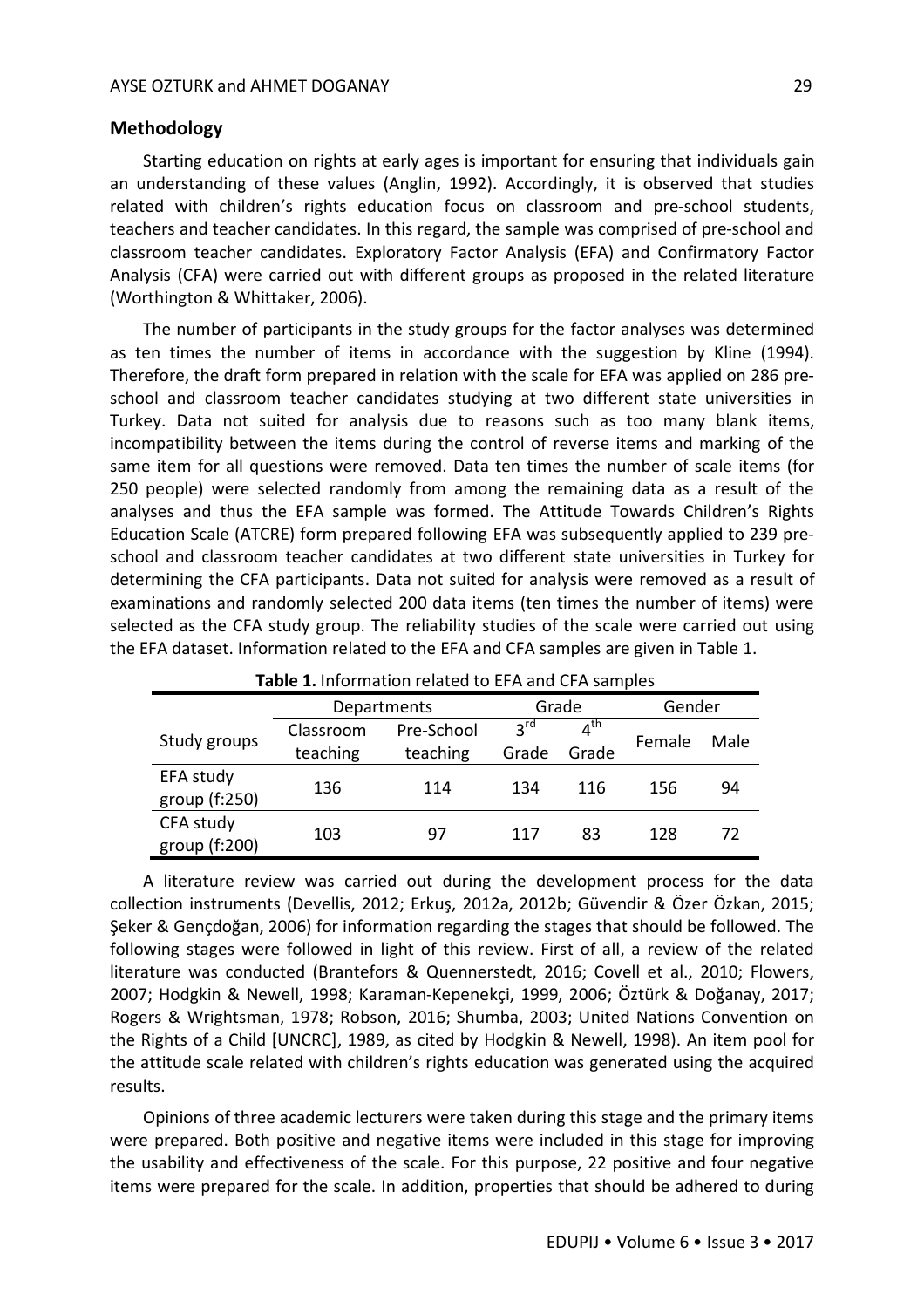#### AYSE OZTURK and AHMET DOGANAY 30

item generation process were taken into consideration (Erkuş, 2012a, Şeker & Gençdoğan, 2006). The prepared items were presented to five academic lecturers for content validity review three of whom work on child and human rights education and two that work on attitude. The academic lecturers gave feedback regarding the comprehensibility of the items and their expression towards teacher candidates. Based on their feedback, revisions were made in the expressions of the items, and two items were made for specific to teacher candidates. In addition, one item that was considered inappropriate was removed from the scale in accordance with the opinions of the academic lecturers.

Following the revisions based on the received feedback, a pilot application was applied on a total of 28 teacher candidates; with 14 classroom teacher candidates and 14 pre-school teacher candidates, for testing the comprehensibility of the test once again. During this process, the participants were asked to answer all items and feedback was received regarding the items' comprehensibility. The form was rearranged based on the feedback received and a 25 item draft form obtained. A 5-degree Likert-type structure was preferred for the draft form. Likert-type ratings were determined as; "I Completely Agree", "I Agree", "I Am Indecisive", "I Do Not Agree", and "I Completely Disagree." The scale items were scored from 5 to 1. In this regard, "I Completely Agree" was evaluated as 5 points, "I Agree" as 4 points, "I Am Indecisive" as 3 points, "I Do Not Agree" as 2 points and "I Completely Disagree" as 1 point.

EFA was conducted during the data analysis process using IBM SPSS v.20.0 package software, especially for determining the construct validity of the scale. EFA is a statistical method that aims to group items that measure the same structure or quality and to explain it with a low number of factors (Büyüköztürk, 2007; Bartholomew, Knott, & Moustaki, 2011). Kaiser–Meyer-Olkin (KMO) and Bartlett sphericity test results, common factor variance values of the items, Eigen value scree plot, principal component analysis results and "Varimax" rotation technique results for obtaining interpretable factors were examined during this process.

In the second stage, CFA was conducted out via Lisrel v.8.51 package software for controlling the construct validity of the structure obtained as a result of EFA. CFA is a statistical method that is mostly used in validity analysis during scale development stage and for verifying a previously determined structure (Çokluk, Şekercioğlu, & Büyüköztürk, 2010). It was determined during the CFA analysis process whether or not the scale structure obtained as a result of EFA yielded sufficient fit indexes. The reliability of the scale was examined by way of the Cronbach Alpha coefficients, test-re-test reliability, item-total correlations and item distinctiveness of the scale as a whole and its sub-dimensions.

#### **Results**

EFA, Reliability Analysis and CFA results for the Scale for the Attitude Towards Children's Rights Education are individually presented in this section.

#### *Exploratory Factor Analysis (EFA)*

The premises were controlled during the first stage of statistical analyses. Accordingly, the Kaiser–Mayer–Olkin (KMO) value was calculated as .93 for the number of samples. The fact that KMO was calculated as above .90 indicated a sample size close to perfect (Büyüköztürk, 2007). Bartlett sphericity test was carried out to examine the multivariate normal distribution of the data and the significance value was calculated as .00. It was also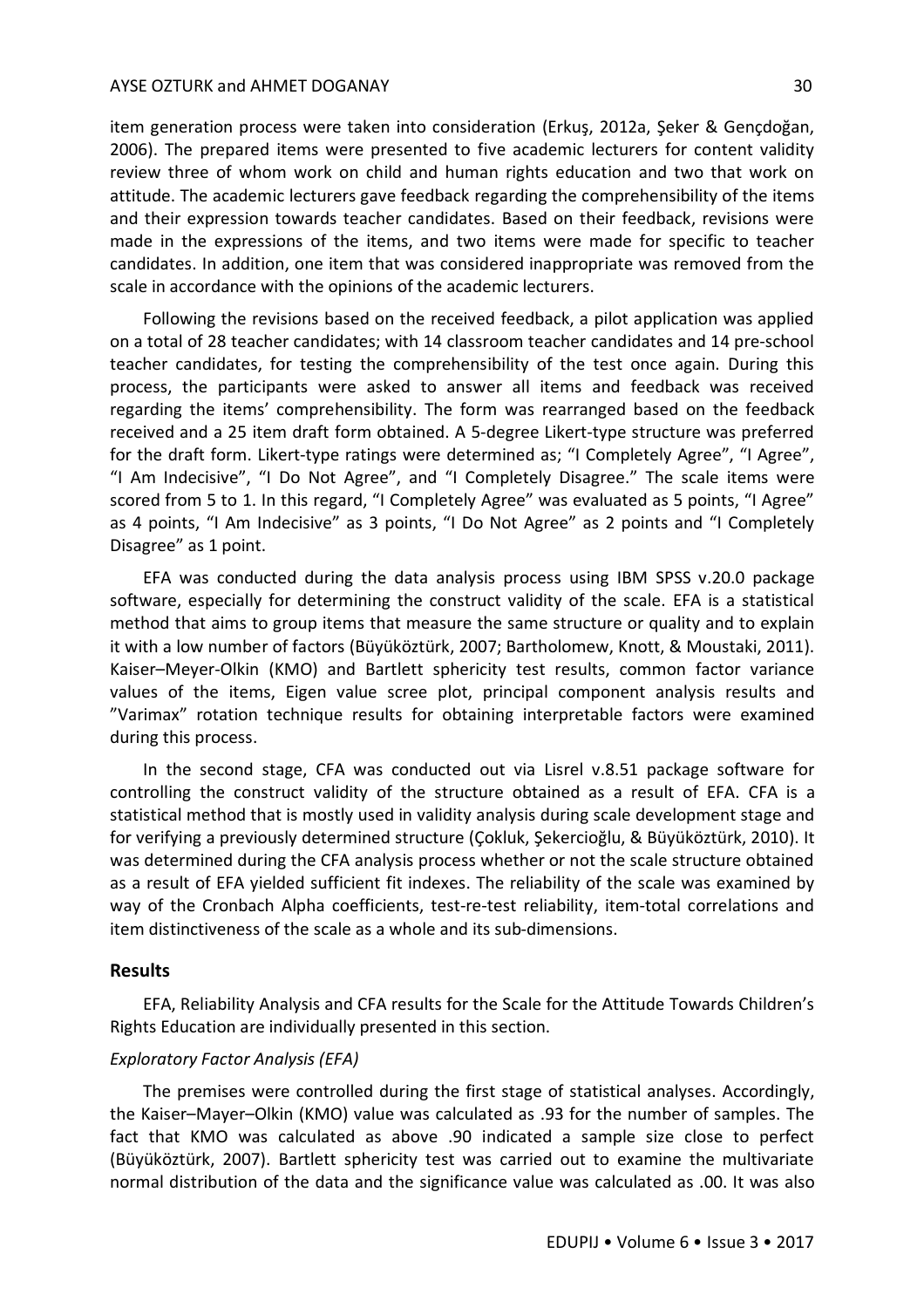determined that the multivariate normal distribution premise was also met. It was decided in light of these findings that the data was suitable for exploratory factor analysis.

Examinations on the items were first carried out during the EFA process. Of these items, those with factor load values of below .32 and those included in more than one factor with a difference of less than 0.10 were removed from the scale (Büyüköztürk, 2007). Thus, five items were removed from the scale and EFA was repeated. Eigenvalue and scree plot were examined at the end of the repeated EFA. It was determined as a result of these examinations that the scale has three factors as the attitude towards acquiring information on children's rights education, the attitude towards children's rights education applications and the attitude towards popularizing children's rights education. Factor loads obtained as a result of the EFA of ATCRE, item-total score correlations for the factors, and common factor variance results are shown in Table 2.

|                 |              | <b>Factor loads</b> |        | Item-total score | Common          |
|-----------------|--------------|---------------------|--------|------------------|-----------------|
| Item No.        | Factor       | Factor              | Factor | correlation of   | factor variance |
|                 | $\mathbf{1}$ | $\overline{2}$      | 3      | factors*         |                 |
| 11              | .818         |                     |        | .865             | .762            |
| $\overline{2}$  | .762         |                     |        | .779             | .601            |
| 23              | .722         |                     |        | .762             | .544            |
| 5               | .861         |                     |        | .888             | .799            |
| 16              | .874         |                     |        | .911             | .855            |
| $\overline{7}$  | .858         |                     |        | .887             | .813            |
| 18              | .831         |                     |        | .842             | .718            |
| 10              |              | .899                |        | .926             | .889            |
| $\mathbf{1}$    |              | .774                |        | .776             | .619            |
| 13              |              | .755                |        | .755             | .583            |
| 14              |              | .678                |        | .866             | .446            |
| 25              |              | .661                |        | .685             | .454            |
| 6               |              | .708                |        | .717             | .513            |
| 17              |              | .726                |        | .750             | .563            |
| 8               |              | .734                |        | .741             | .547            |
| 20              |              | .792                |        | .828             | .743            |
| 21              |              |                     | .850   | .909             | .853            |
| 15              |              |                     | .847   | .885             | .834            |
| 22              |              |                     | .844   | .914             | .891            |
| 3               |              |                     | .729   | .828             | .593            |
| Explained       |              |                     |        |                  |                 |
| variance<br>(%) | 25.571       | 26.617              | 15.999 | Total: 68.188%   |                 |

**Table 2.** Attitude towards children's rights education scale EFA results

\* Item-total correlations for each factor

It was determined as a result of EFA that the first factor of ATCRE is comprised of seven items as 11, 2, 23, 5, 16, 7 and 18, and that the item factor loads vary between .722 and .874; whereas, the item-total correlations vary between .762 and .911. It was also determined as a result of examining Factor 1 that the items related with the factor are studies towards acquiring information on children's rights education. In this regard, Factor 1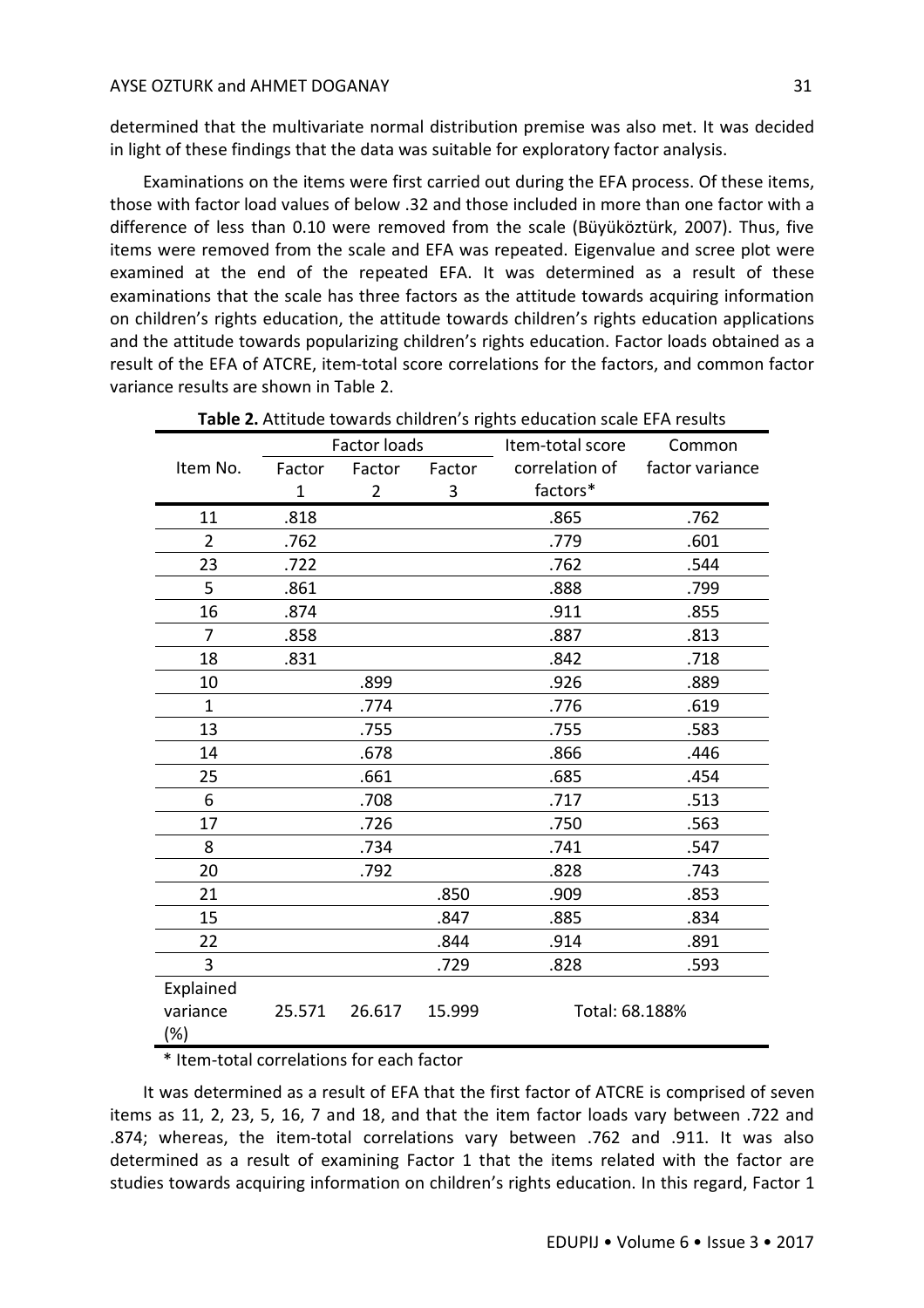was named as, "Attitude towards acquiring information on children's rights education." Results related with Factor 2 indicated that the items of 10, 1, 13, 14, 25, 6, 17, 8 and 20 had an item factor load of between .661 and .899, and that the factor-related item total correlations vary between .685 and .926. When Factor 2 is examined, it can be observed that the items related to the factor are those that can reveal the attitudes towards making regulations for children's rights education. Accordingly, Factor 2 was defined as: "Attitude towards children's rights education applications." The items 21, 22, 3 and 15 were collected under Factor 3 and it was determined that the factor loads vary between .729 and .850; whereas, the item total correlations related to the factor vary between .829 and .914. It was observed upon an evaluation of the item content of Factor 3 that it encompasses regulations aimed to popularize children's rights education. In this regard, Factor 3 was named as, "Attitude towards popularizing children's rights education."

Correlation values were calculated for determining the relations between ATCRE general total score and the sub-factors (Table 3).

| UIIIICIDIUID UI ATUNL |          |                      |          |  |  |
|-----------------------|----------|----------------------|----------|--|--|
|                       | Factor 1 | Factor 2             | Factor 3 |  |  |
| Total                 | **       | $.748$ <sup>**</sup> | $* *$    |  |  |
| Factor 1              |          | $***$                | $* *$    |  |  |
| Factor 2              |          |                      | $**$     |  |  |
|                       |          |                      |          |  |  |

| Table 3. Correlations between total score and sub- |  |
|----------------------------------------------------|--|
| dimensions of ATCRE                                |  |

N: 250\*\* Correlation is significant at a level of 0.01

It was determined that all the sub-factors in the scale display positive and significant relationships (p<0.01). In this regard, it was determined that Factors 1, 2 and 3 display positive and statistically significant relationships at values of .748, .811, .773 respectively. Statistically significant relationships were also determined among the sub-factors of the scale (p<0.01). The fact that the significant relationships between factors are not at high levels can be interpreted as due to each measuring a different property.

When the EFA results of ATCRE were evaluated in general, it can be stated that the scale is comprised of 20 items with a three factor structure and that the item factor loads vary between .661 and .899, the common factor variances vary between .446 and .891, and the three factors of the scale explain 68.188% of the variance.

### *Reliability Findings*

Cronbach Alpha coefficients, test-re-test reliability, item total correlations and item distinctiveness values were examined within the scope of the reliability studies for ATCRE. The Cronbach Alpha coefficient for the total scale was calculated as .914. For test-re-test reliability, ATCRE was reapplied on 81 teacher candidates after a period of four weeks (Büyüköztürk, 2007). Test-re-test reliability was calculated as .927. Cronbach Alpha coefficients for the sub-factors of the scale, item total correlation, *t*-test values regarding the difference between the 27% sub and super groups are given in Table 4.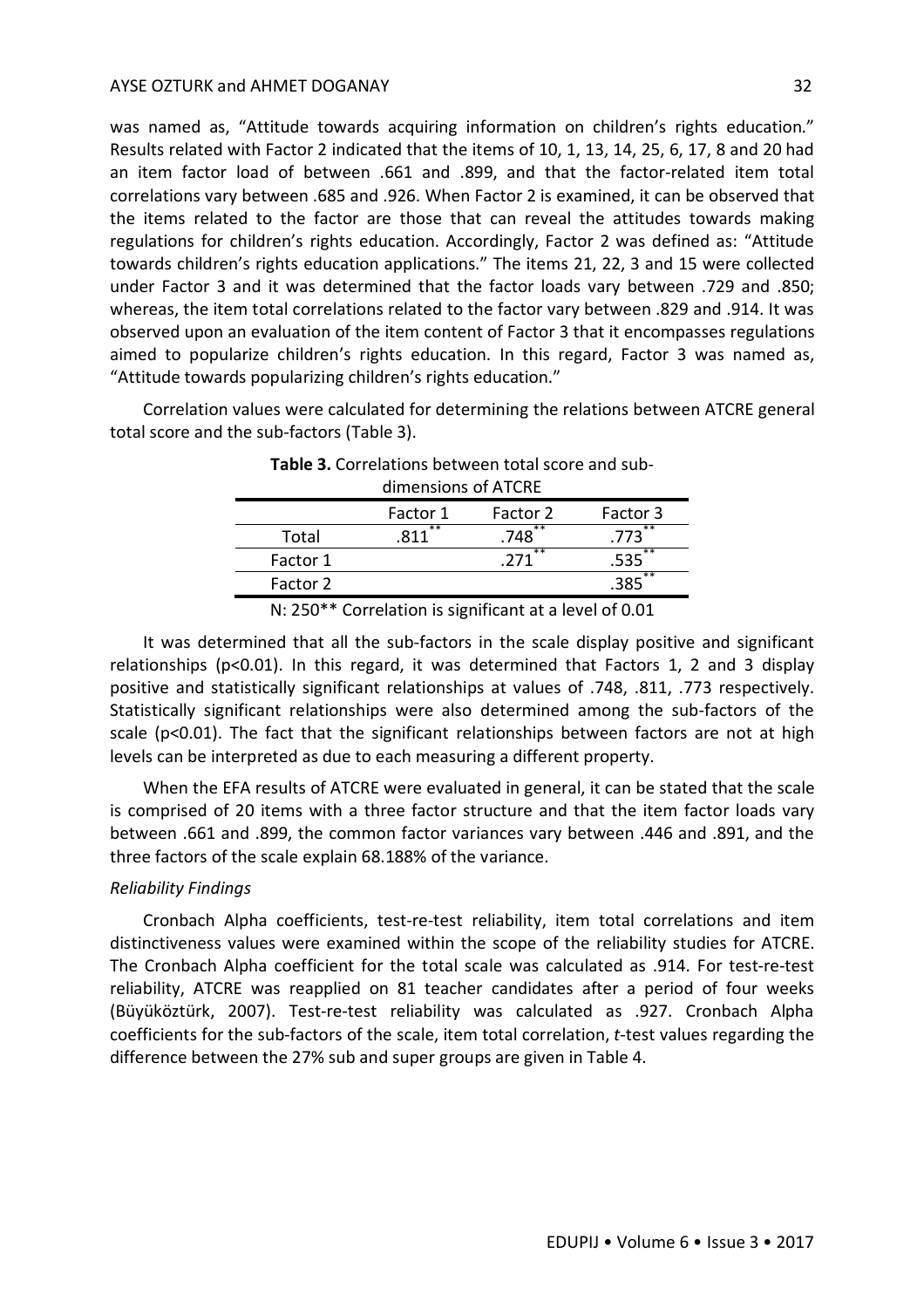| Factor               | Item | Item-total  | t value | р    |
|----------------------|------|-------------|---------|------|
|                      |      | correlation |         |      |
|                      | 11   | .729        | 4.276   | .000 |
|                      | 2    | .614        | 4.604   | .000 |
| Factor 1             | 23   | .590        | 5.499   | .000 |
| Cronbach             | 5    | .710        | 4.175   | .000 |
| alpha: .902          | 6    | .770        | 3.507   | .001 |
|                      | 7    | .746        | 4.121   | .000 |
|                      | 18   | .670        | 4.750   | .000 |
|                      | 10   | .756        | 2.633   | .009 |
|                      | 1    | .580        | 3.150   | .002 |
| Factor 2<br>Cronbach | 13   | .542        | 3.150   | .002 |
|                      | 14   | .483        | 2.721   | .007 |
|                      | 25   | .510        | 2.893   | .004 |
| alpha: .930          | 16   | .518        | 3.354   | .001 |
|                      | 17   | .581        | 3.465   | .001 |
|                      | 8    | .522        | 2.721   | .007 |
|                      | 20   | .690        | 3.027   | .003 |
|                      | 21   | .682        | 3.104   | .002 |
| Factor 3<br>Cronbach | 15   | .664        | 3.200   | .002 |
|                      | 22   | .736        | 2.819   | .006 |
| alpha: .881          | 3    | .546        | 4.750   | .000 |

**Table 4.** Cronbach alpha coefficients, item total correlation, item distinctiveness values for the sub-factors of ATCRE

#### p<.01

It can be observed upon an examination of Table 4 that the item total correlations vary between .483 and .770 and that the correlation values are statistically significant at a level of .01. These results indicate that the scale items have positive moderate or high relationships with the test total. It can be observed that the *t*-test values regarding the difference between the 27% sub and super group scores vary between 2.633 and 5.499 and that the *t* values are statistically significant at a level of .01. This finding indicates that the items of the scale have distinctiveness property.

## *Confirmatory Factor Analysis (CFA) Findings*

CFA was applied during the study for controlling the validity of the scale structure comprised of three factors and 20 items obtained by way of EFA. GFI (Good fit index), AGFI (Adjusted fit index), RMSEA (Root Mean Square Error of Approximation), SRMR (Standardized Root Mean Square Residual), CFI (Comparative Fit Index), NFI (Normalized Fit Index), the value of  $X^2$  normalized according to sample size  $(X^2/sd)$  and IFI (Incremental Fit Index) values have been used for CFA. In addition, the standardized factor loads obtained as a result of CFA were examined. Perfect and acceptable fit value intervals regarding the fit indices examined for determining whether or not the structure determined for ATCRE is verified, along with the values obtained from CFA, are shown in Table 5.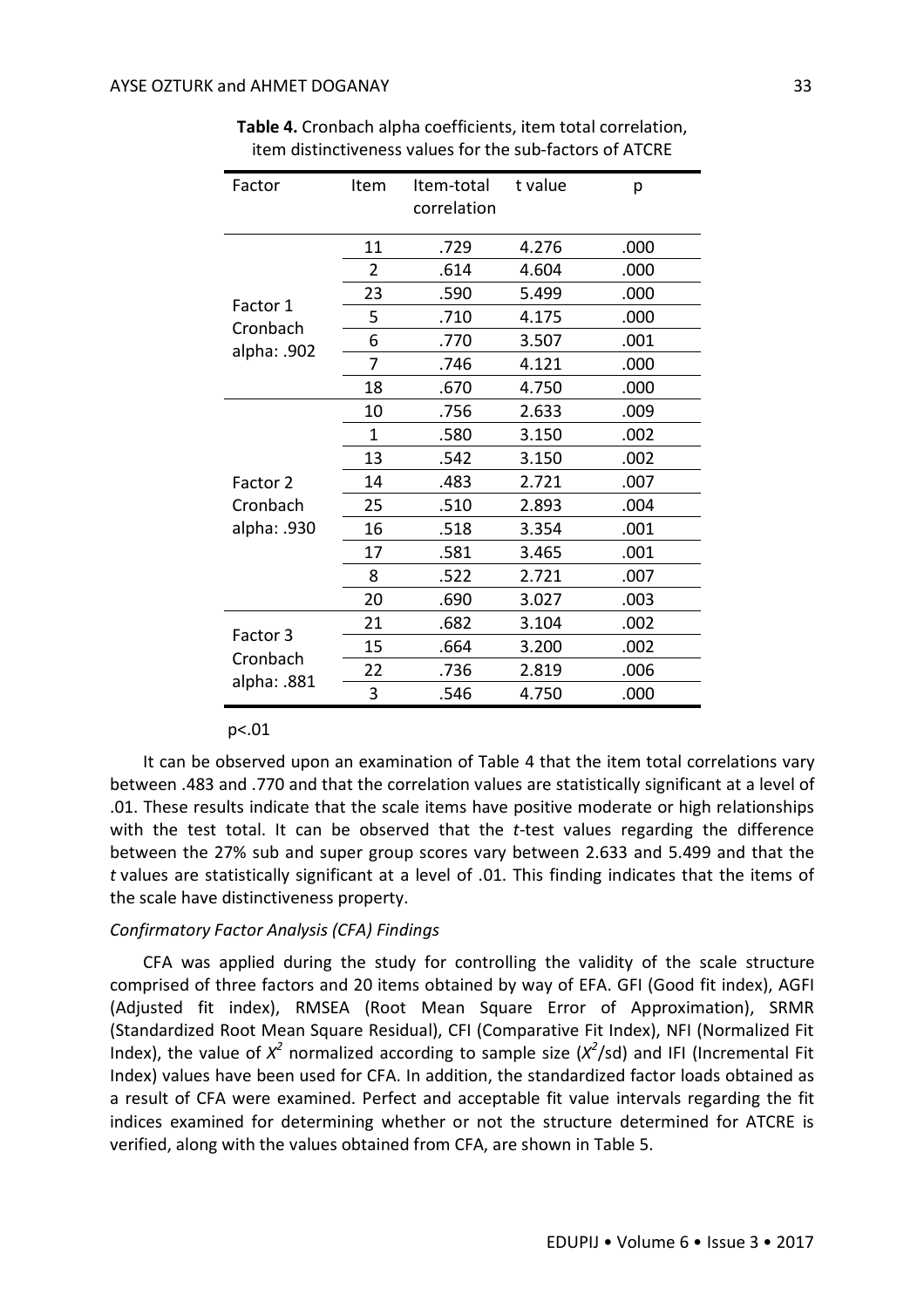| Examined fit<br>indices | Perfect fit criterion      | Acceptable fit<br>criterion   | Scale<br>values | Result         |
|-------------------------|----------------------------|-------------------------------|-----------------|----------------|
| $X^2$ /sd(CMIN/df)      | $0 \leq X^2 / s ds \leq 2$ | $2 \leq X^2/\text{sd} \leq 3$ | 1,234           | Perfect fit    |
| <b>GFI</b>              | .95 ≤GFI ≤ 1.00            | .90 ≤GFI ≤ 95                 | .90             | Acceptable fit |
| AGFI                    | $.90 \leq AGF \leq 1.00$   | .85 ≤AGFI≤ .90                | .88             | Acceptable fit |
| <b>CFI</b>              | .95 ≤ CFI ≤ 1.00           | .90 ≤ CFI ≤ .95               | .99             | Perfect fit    |
| <b>NFI</b>              | $.95 \leq NFI \leq 1.00$   | .90 ≤ NFI ≤ .95               | .93             | Acceptable fit |
| IFL                     | .95 ≤IFI ≤ 1.00            | .90 ≤ IFI ≤ .95               | .99             | Perfect fit    |
| <b>RMSEA</b>            | $.00 \leq RMSEA \leq .05$  | .05≤RMSEA≤.08                 | .039            | Perfect fit    |
| <b>SRMR</b>             | $.00 <$ SRMR $< .05$       | $.05 \leq$ SRMR $\leq$ .10    | .039            | Perfect fit    |

**Table 5.** Findings related to the examination of CFA fit indices

Resources: (Çokluk et al., 2010; Hu & Bentler, 1999; Kline, 2005; Schermelleh-Engel & Moosbrugger, 2003)

It can be seen from an examination of Table 5 that the GFI, AGFI and NFI from among the CFA fit indices of ATCRE are at acceptable fit level; whereas,  $X^2$ /sd(CMIN/df), CFI, IFI, RMSEA, SRMR are at perfect fit levels. It was determined that the standardized factor loads obtained from CFA vary between .40 and .96. In addition, it was determined that the standardized factor loads for the items in the scale other than item 1 have values of .61 or above. The standardized factor loads for the three factor structure obtained as a result of CFA are illustrated in Figure 1.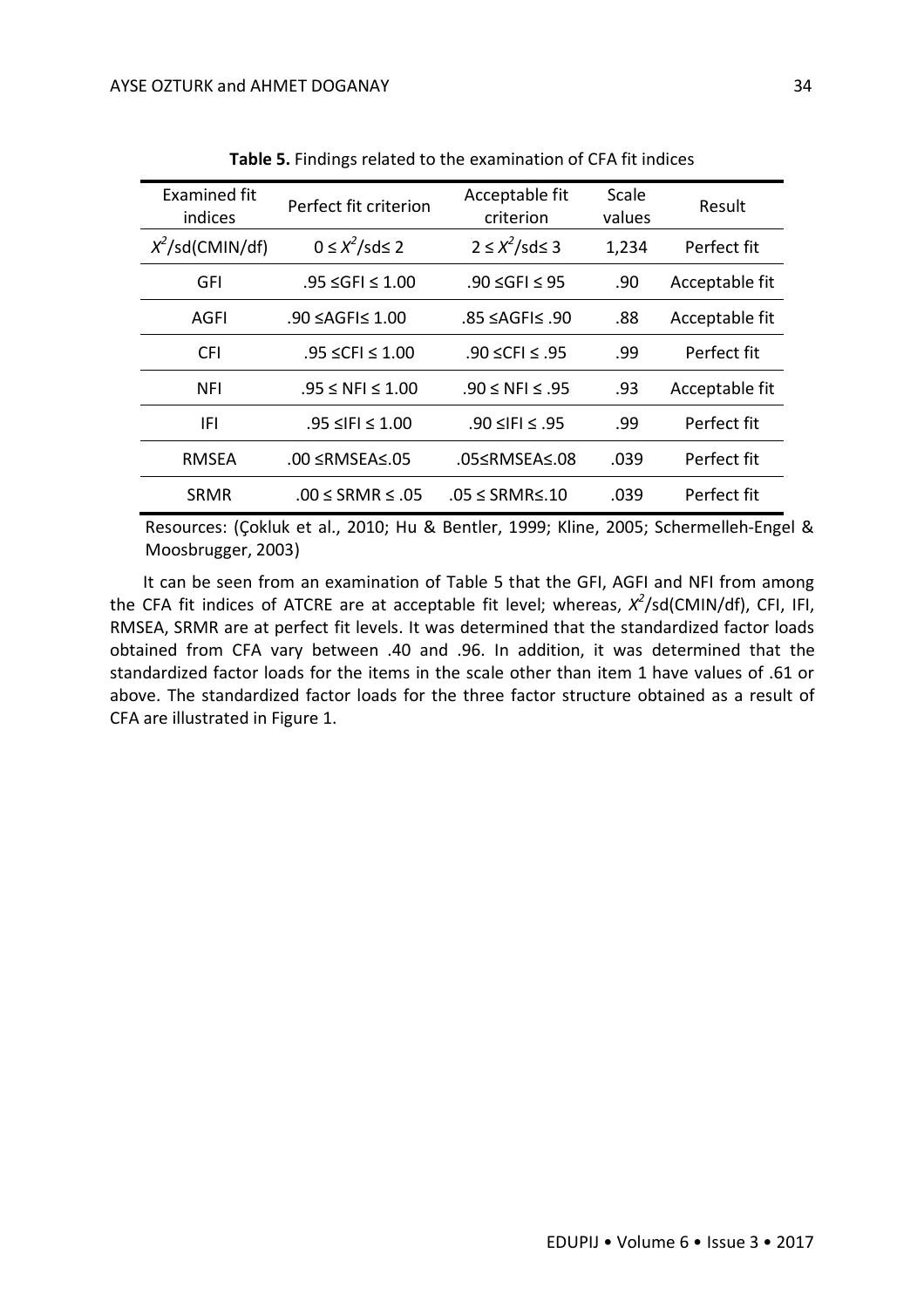

Chi-Square=218.25, df=167, P-value=0.00472, RMSEA=0.039

**Figure 1.** Standardized factor loads of ATCRE obtained as a result of CFA

It can be observed in Figure 1 that the three-factor structure obtained as a result of the EFA result for ATCRE is the same as the three-factor structure obtained as a result of CFA and that it is verified. The *t* values obtained as a result of CFA, R<sup>2</sup> values, p values at a significance level of 0.01 are given in Table 6, together with the standardized factor loads of items.

| p values obtained as a result of CFA |                              |             |         |      |  |  |
|--------------------------------------|------------------------------|-------------|---------|------|--|--|
| Item                                 | Standardized<br>factor loads | $R^2$ value | t value | р    |  |  |
| 11                                   | .75                          | .66         | 12.12   | .000 |  |  |
| 2                                    | .64                          | .41         | 9.82    | .000 |  |  |
| 23                                   | .61                          | .37         | 9.15    | .000 |  |  |
| 5                                    | .81                          | .65         | 13.55   | .000 |  |  |
| 16                                   | .84                          | .71         | 14.39   | .000 |  |  |
| 7                                    | .86                          | .74         | 14.86   | .000 |  |  |
| 18                                   | .83                          | .68         | 13.99   | .000 |  |  |

**Table 6.** Standardized factor loads,  $t$  values and  $R^2$  and p values obtained as a result of CFA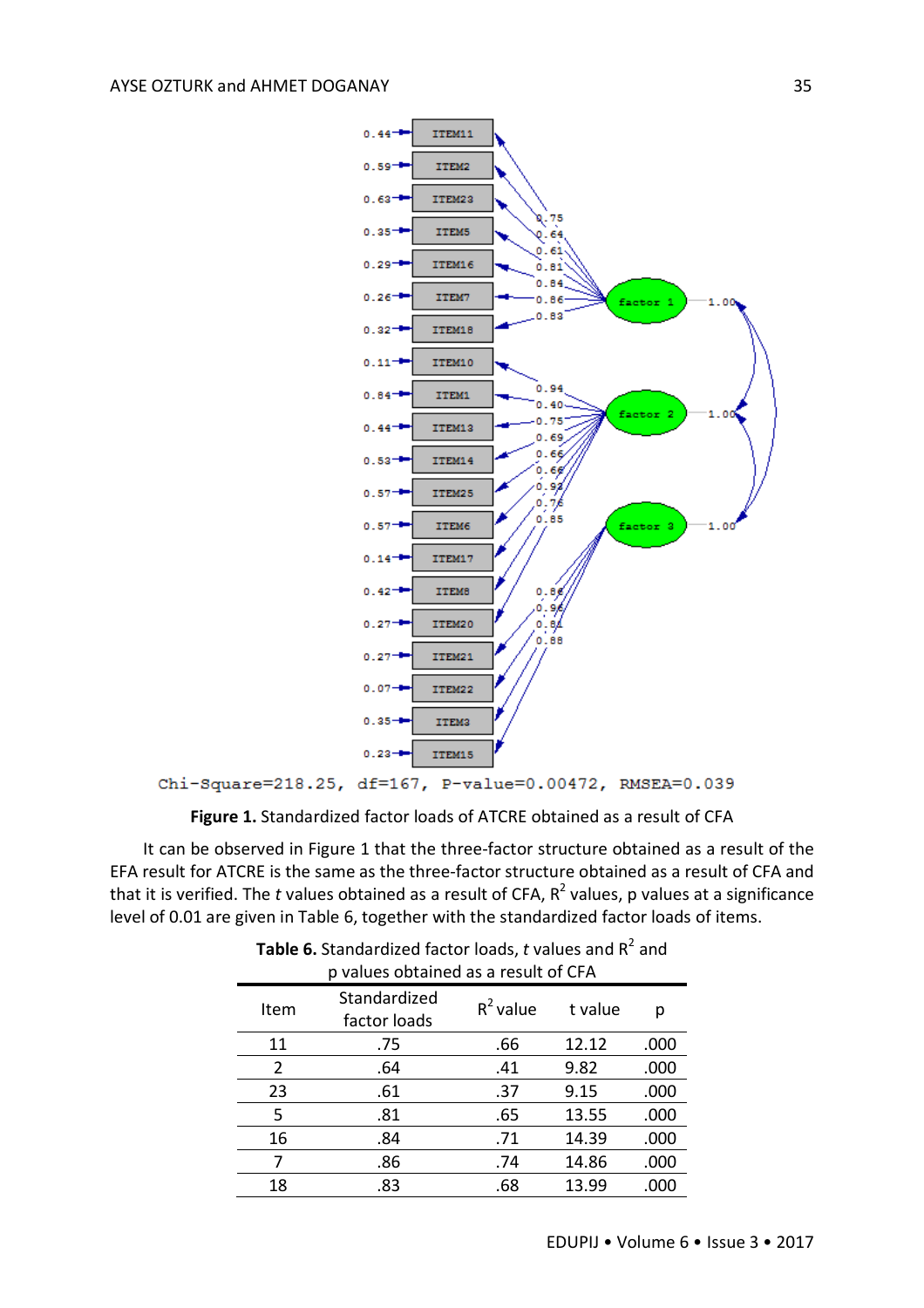| 10    | .94 | .89 | 17.62 | .000 |
|-------|-----|-----|-------|------|
| 1     | .40 | .16 | 5.81  | .000 |
| 13    | .75 | .66 | 12.28 | .000 |
| 14    | .69 | .47 | 10.95 | .000 |
| 25    | .66 | .43 | 10.31 | .000 |
| 6     | .66 | .43 | 10.34 | .000 |
| 17    | .93 | .86 | 17.19 | .000 |
| 8     | .76 | .58 | 12.52 | .000 |
| 20    | .85 | .73 | 14.88 | .000 |
| 21    | .86 | .73 | 14.98 | .000 |
| 22    | .96 | .93 | 18.38 | .000 |
| 3     | .81 | .65 | 13.64 | .000 |
| 15    | .88 | .77 | 15.58 | .000 |
| p<.01 |     |     |       |      |

It can be stated as a result of an examination of Table 6 that all *t* values are statistically significant at a level of .01 and that all items make significant contributions to their respective factors.

### **Discussion, Conclusion and Suggestions**

Aimed at determining the attitudes of teacher candidates towards children's rights education, the ATCRE was developed as a result of the current study, and comprised three factors and 20 items. Validity and reliability values of ATCRE indicated that the scale is suitable for application. It was determined that the three factors in the scale explain 68.188 % of the total variance. This can be interpreted as such that the variance ratio explained by ATCRE is good at measuring the attitudes of teacher candidates towards children's rights education (Tavşancıl, 2002). In addition, it was determined as a result of EFA that the factor loads are .661 and above. In this regard, it can be stated that factor load values are quite good (Comrey & Lee, 1992; Sheskin, 2004; Tabachnick & Fidell, 2007). It was also determined as a result of CFA that the standardized factor loads have values of .61 and above, excluding one, and that GFI, AGFI and NFI have acceptable fit indices, and that  $X^2$ /sd(CMIN/df), CFI, IFI, RMSEA, SRMR have perfect fit indices. In this case, it can be stated that the scale structure obtained via EFA is verified by CFA. The correlation analysis carried out for examining the relationships of the sub-factors of ATCRE with the test total put forth that the sub-factors are related with the total scores at levels of .748, .881 and .773 respectively, and that these relationships are statistically significant at a level of .01. High and statistically significant correlation values indicate that these three sub-factors are components of the scale. The Cronbach Alpha coefficients for the three factors in the scale were calculated as .902, .930 and .881 within the scope of the reliability work carried out for the scale. The Cronbach Alpha value for the scale as a whole was calculated as .914. Test-re-test reliability coefficient was calculated as .901. In this case, it can be stated that the scale is a very reliable tool (Büyüköztürk, 2007, p. 171).

When the results related with ATCRE are further evaluated, it can be observed that the sub-factors of the scale have been determined as the attitude towards acquiring knowledge on children's rights education, attitude towards children's rights education applications and attitude towards popularizing children's rights education. Children's rights education aims to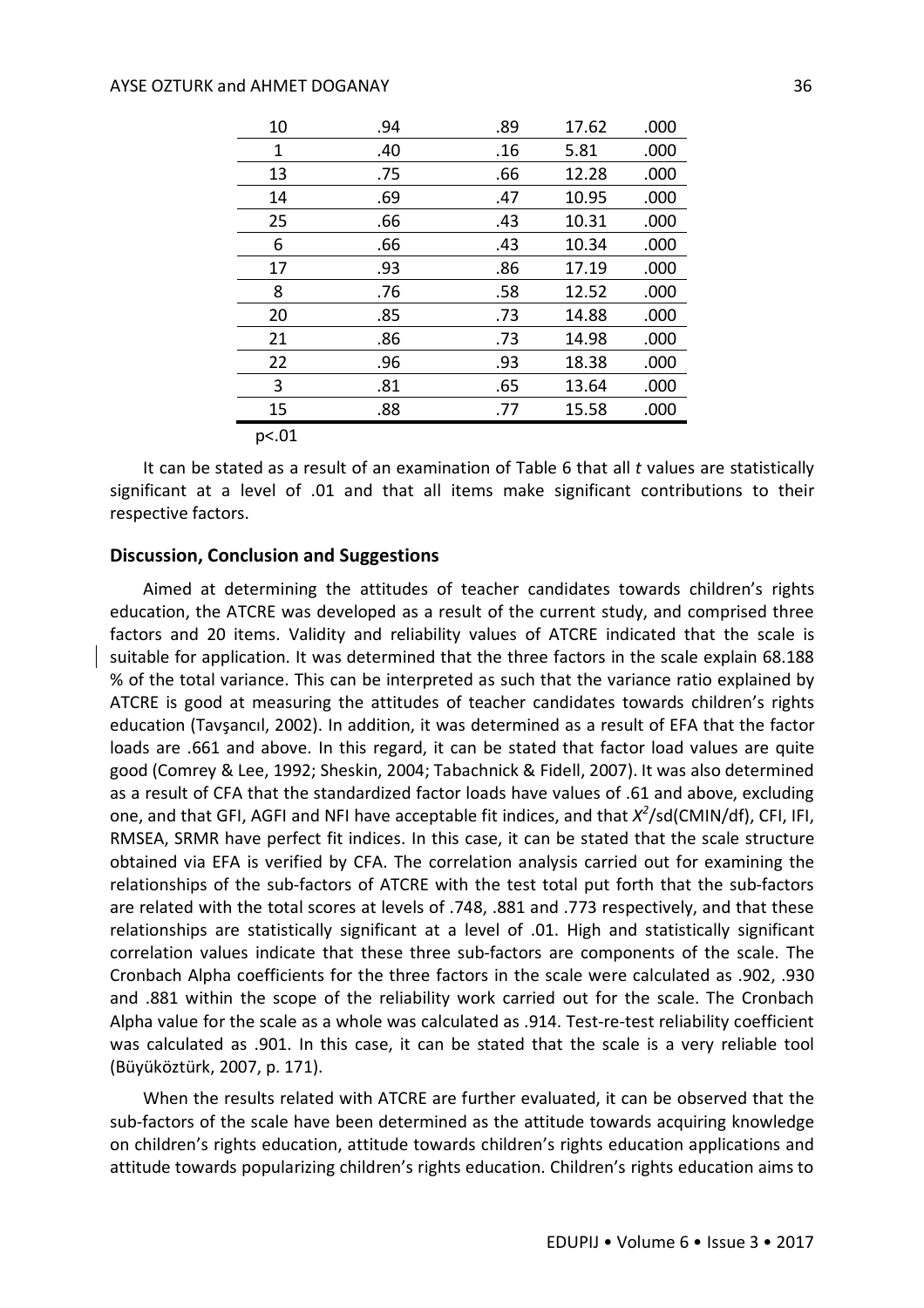ensure that children learn, use and sustain their rights based on the assumption that children have rights (Kapai, Bacon-Shone, Walsh, & Wong, 2014; Males & Stricevic, 2001; Save the Children, 2006; UNESCO, 2014). Accordingly, teachers need to have knowledge on children's rights and education as well as be willing to organize activities for this purpose. In addition, researchers state that teachers experience lack of knowledge regarding children's rights and education (Howe & Covell, 2005; Jerome et al,. 2015; Öztürk, Eren, & Topçu, 2017; Shumba, 2003) and that they are unwilling to teach children about their rights (Howe & Covell, 2005; Öztürk, Eren, & Topçu, 2017). In this regard, it can be stated that teacher candidates who have a positive attitude towards children's rights education should also have a positive attitude towards acquiring knowledge on children's rights education as well as towards children's rights education applications. Therefore, it can be stated that ATCRE having two factors related with the attitude towards acquiring knowledge on children's rights education and the attitude towards children's rights education applications is an

important result. On the other hand, it is emphasized that family and society are important factors for children's rights education (Humphreys, 1999; Kapai et al., 2014). In this context, UNCRC has placed various responsibilities on families (Hodgkin & Newell, 1998) and it is important for the families to have knowledge on children's rights. In addition, societal awareness should be increased in order for children to receive the value they deserve and in order for them to experience their rights. In this direction, it can be stated that ATCRE including a sub-factor for the popularization of children's rights education is important for the evaluation of teacher candidates' attitudes.

When the results of this current study are evaluated in general, it can be stated that ATCRE is a proper, reliable and valid measurement tool for the evaluation of the attitudes of teacher candidates towards children's rights education. It is thought that data acquired via this measurement tool shall provide important information for the determination of the attitudes of teacher candidates towards children's rights education, for putting forth the needs as well as for program development studies carried out for attitude development in teacher candidates towards children's rights education. It can be suggested to other researchers to carry out relevant studies in the future with ATCRE.

## **References**

Akyüz, E. (2016). *Çocuk hukuku: Çocukların hakları ve korunması*. Ankara: Pegem Akademi.

- Anglin, J. (1992). Children's rights and the Magic Beanstalk. *Journal of Emotional and Behavioral Problems*, *1*(3), 36-39.
- Ay Zöğ, D. (2008). *Öğrencilerin çocuk haklarını algılama düzeyleri ile akademik başarıları arasındaki ilişki (İstanbul ili Beyoğlu ilçesi örneği)* (Unpublished Master's thesis). Beykent University, Istanbul, Turkey
- Bartholomew, D., Knott, M., & Moustaki, I. (2011). *Latent variable models and factor analysis: A unified approach* (3rd ed.). West Sussex, UK: John Wiley & Sons.
- Brantefors, L., & Quennerstedt, A. (2016). Teaching and learning children's human rights: A research synthesis. *Cogent Education, 3*(1), 1-18.

Büyüköztürk, Ş. (2007). *Sosyal bilimler için veri analizi el kitabı*. Ankara: PegemA Yayıncılık .

- Comrey, A. L., & Lee, H. B. (1992). *A first course in factor analysis* (2nd ed.). Hillsdale, NJ: Erlbaum.
- Covell, K., Howe, R. B., & McNeil, J. K. (2010). Implementing children's human rights education in schools. *Improving Schools*, *13*(2), 1-16.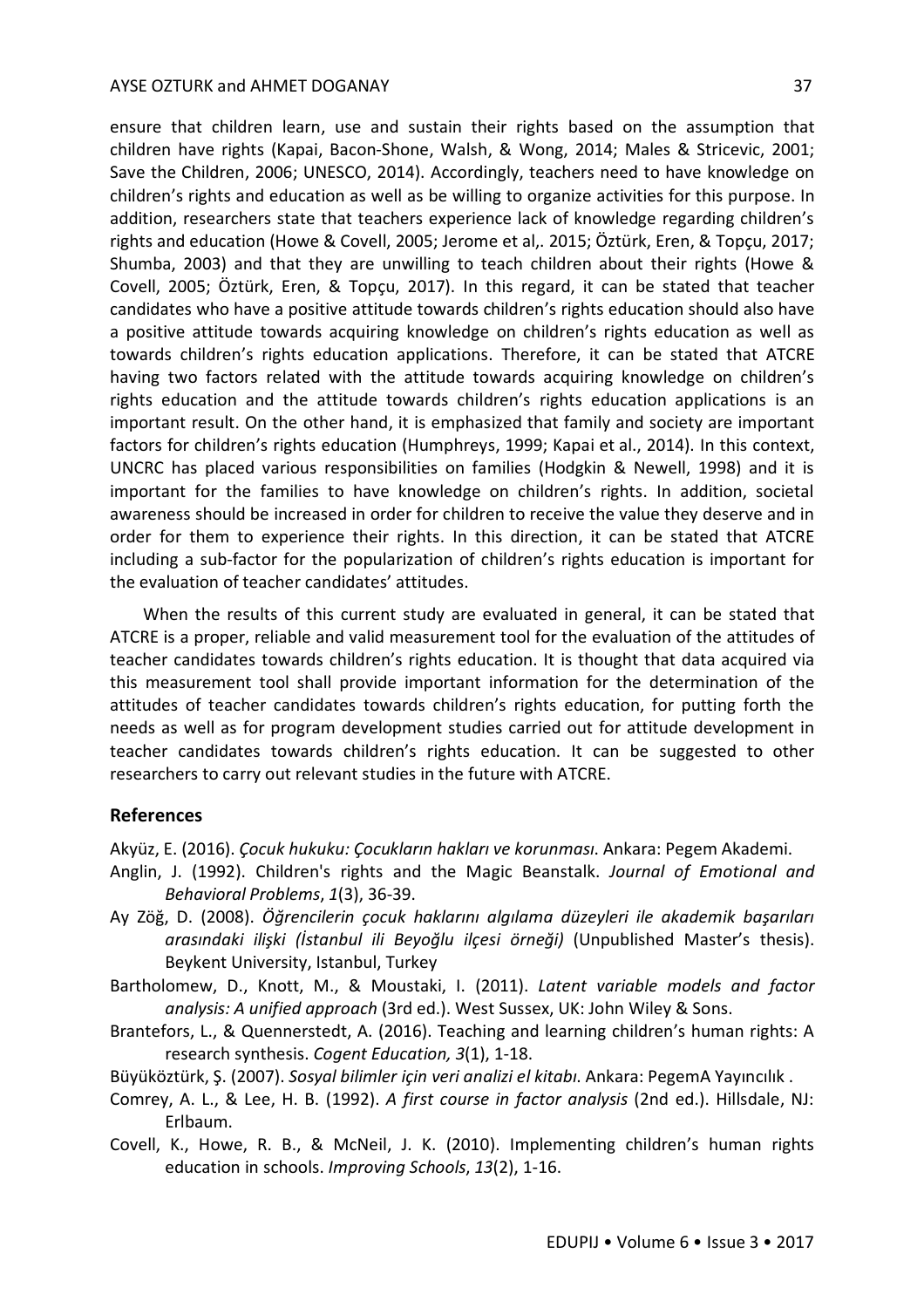- Çokluk, Ö., Şekercioğlu, G., & Büyüköztürk, Ş. (2010). *Sosyal bilimler için çok değişkenli istatistik: SPSS ve LISREL uygulamaları* (3rd ed.). Ankara: Pegem Akademi.
- Devellis, R. F. (2012). *Scale development theory and applications* (3rd ed.). SAGE Publications.
- Erkuş, A. (2012a). *Psikolojide ölçme ve ölçek geliştirme-I*. Ankara: Pegem Akademi.
- Erkuş, A. (2012b). Varolan ölçek geliştirme yöntemleri ve ölçme kuramları psikolojik ölçek geliştirmede ne kadar işlevsel: Yeni bir öneri. *Eğitimde ve Psikolojide Ölçme ve Değerlendirme Dergisi, 3*(2), 279-290.
- Faiz, M., & Kamer, S. T. (2017). Prospective teachers' opinions concerning children's rights. *Journal of Education and Learning, 6*(3), 118-128.
- Flowers, N. (Ed.). (2007). *Campasito: Manual on human rights education for children*. Retrieved from http://www.eycb.coe.int/compasito/pdf/Compasito%20EN.pdf.
- Güvendir, M., & Özer Özkan, Y. (2015). Türkiye'deki eğitim alanında yayımlanan bilimsel dergilerde ölçek geliştirme ve uyarlama konulu makalelerin incelenmesi. *Elektronik Sosyal Bilimler Dergisi, 14*(52), 23-33.
- Hodgkin, R., & Newell, P. (1998). *Implementation handbook for the convention on the rights of the child*. New York: UNICEF.
- Howe, R. B., & Covell, K. (2005). *Empowering children: Children's rights education as a pathway to citizenship*. Toronto: University of Toronto Press.
- Hu, L., & Bentler, P. M. (1999). Cut off criteria for fit indexes in covariance structure analysis: conventional criteria versus new alternatives. *Structural Equation Modeling*, *6*(1), 1- 55.
- Humphreys, C. (1999). "Walking on eggshells": Child sexual abuse allegations in the context of divorce. In J. Breckenridge & L. Laing (Eds.), *Challenging silence: Innovative responses to sexual and domestic violence* (pp. 33-46). Sydney, Australia: Allen & Unwin.
- İşmen, A. E. (2004). Aile içi çocuk istismarı ölçek geliştirme çalışması. *Hasan Ali Yücel Eğitim Fakültesi Dergisi, 1*(1), 207-221.
- Jerome, L., Emerson, L., Lundy, L., & Orr, K. (2015). *Teaching and learning about children's rights*. London: UNICEF.
- Kapai, P., Bacon-Shone, J., Walsh, S., & Wong, F. (2014). *Children rights education: International legal framework and state party obligation*. Hong Kong Committee for UNICEF.
- Karaman-Kepenekçi, Y. (1999). Eğitimcilerin insan hakları eğitimine yönelik tutumları. *Ankara University Educational Sciences Faculty Journal, 32*(1-2), 213-227.
- Karaman-Kepenekci, Y. (2006). A Study of university students' attitudes towards children's rights in Turkey. *The International Journal of Children's Rights, 14*(3), 307-318.
- Kline, P. (1994). *An easy guide to factor analysis.* New York, NY: Routledge.
- Kline, R. B. (2005). Principles and practice of structural equation modeling. New York: The Guilford Press.
- Lansdown, G., Jimerson, S.R., & Shahroozi, R. (2014). Children's rights and school psychology: children's right to participation. *Journal of School Psychology, 52*(1), 3-12.
- Males, D., & Stricevic, I. (2001). *Knowing and living our rights manual for children's right education in primary school*. Zagreb: Skolska Knjiga.
- Malik, F. D., & Shah, A. A. (2007). Development of child abuse scale: reliability and validity analyses. *Psychology Developing Societies, 19*(2), 161-178.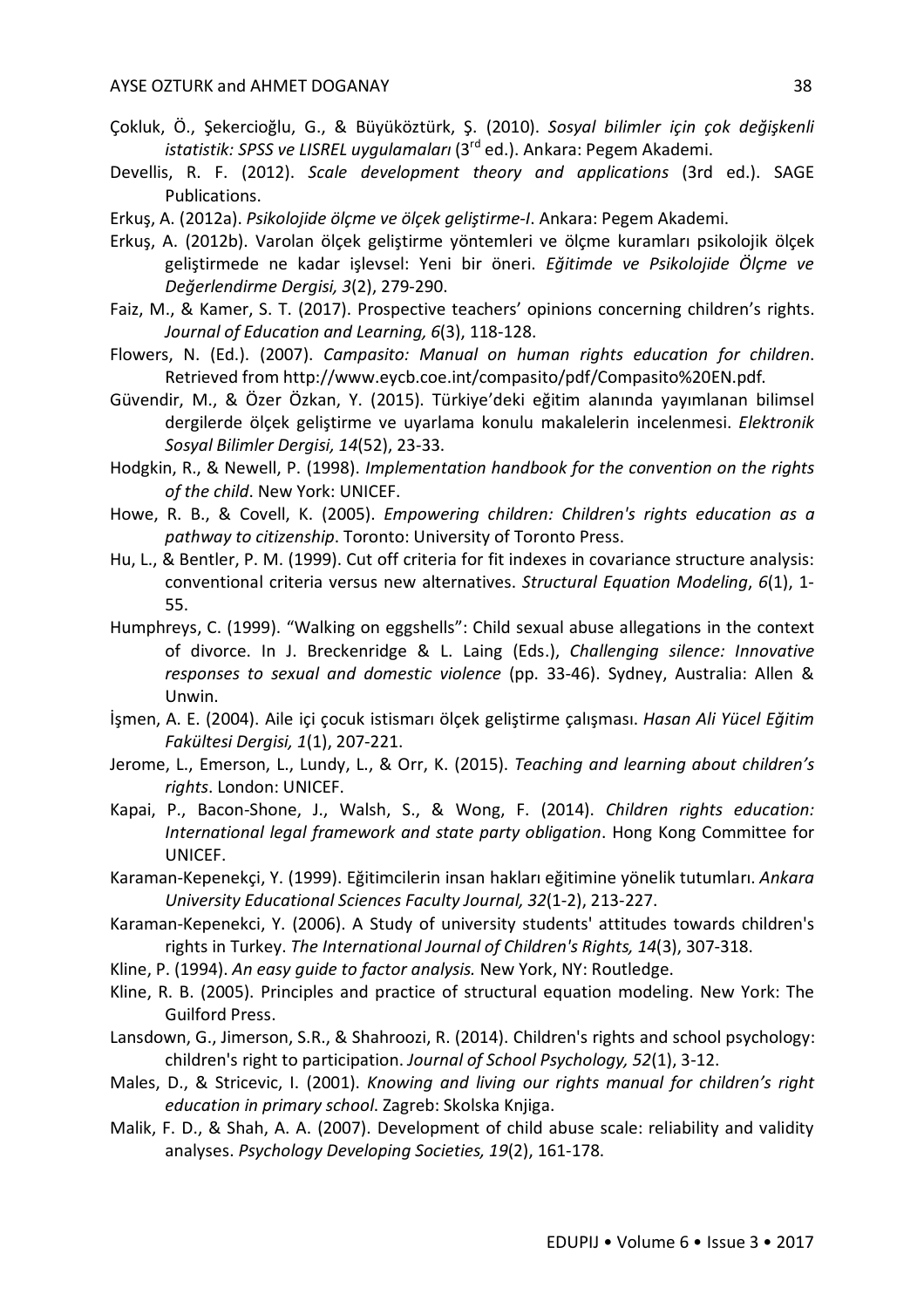- Milner, J. S. (1986). *The Child abuse potential inventory: Manual* (2nd ed.). Webster, NC: Psytec.
- Morine, S. J. (2000). *Children's and parents attitudes towards children's rights and perceptions of family relationship* (Unpublished Master's thesis). Toronto University. Toronto, Canada.
- Nelken, D. (1998). *Children's rights and traditional values.* Aldershot: Ashgate.
- Öztürk, A., & Doğanay, A. (2017). Çocuk hakları temelli okul ölçeğinin geliştirilmesi. *Trakya Üniversitesi Sosyal Bilimler Dergisi, 19*(1), 41-58.
- Öztürk, A., Eren, M., & Topçu, B. (2017, May). *Sınıf Öğretmenlerinin Perspektifinden Türkiye'de Etkili Çocuk Hakları Eğitimi: Problemler ve Öneriler*. Paper presented at the IV. International Eurasian Educational Research Congress (EJER), Denizli, Turkey.
- Quennerstedt, A. (2010). Children, but not really humans? Critical reflections on the hampering effect of the '3 p's' *International Journal of Children's Rights, 18*, 619–635.
- Ranson, M. (2012). Teaching strategies: The Convention on the Rights of the Child: Suggestions for educator action. *Childhood Education, 88*(6), 394-397.
- Robson, J. (2016). Early Years Teachers and young children's rights: the need for critical dialogue. *Research in Teacher Education, 6*(1),6*-11.*
- Rogers, C. M., & Wrightsman, L. S. (1978). Attitudes toward children's rights: Nurturance or self-determination? *Journal of Social Issues*, *34*(2), 59-67.
- Sathiyaraj, A., & Jayaraman, K. (2013). A Study on child rights awareness among the primary school teachers in Tiruchirappalli District of Tamil Nadu. *International Journal of Scientific and Research Publications, 3*(6), 1-3
- Save the Children (2006). *Annual Report 2006*. Retrieved from http://www.savethechildren.org/atf/cf/%7B9def2ebe-10ae-432c-9bd0 df91d2eba74a%7D/STC\_Annual2006.pdf
- Schermelleh-Engel, K., & Moosbrugger, H. (2003). Evaluating the fit of structural equation models: Tests of significance and descriptive goodness-of-fit measures. *Methods of Psychological Research Online*, 8(2), 23-74.
- Sheskin, D. J. (2004). *Handbook of parametric and nonparametric statistical procedures*. (3rd ed.). Boca Raton: Chapman & Hall/CRC.
- Shumba, A. (2003). Children's rights in schools: what do teachers know?. *Child Abuse Review, 12*(4), 251-260.
- Şeker, H., & Gençdoğan, B. (2006). *Psikolojide ve eğitimde ölçme aracı geliştirme*. Ankara: Nobel Yayın Dağıtım.
- Tabachnick, B. G., & Fidell, L. S. (2007). *Using multivariate statistics* (Fifth Edition). Boston: Pearson.
- Tavşancıl, E. (2002).*Tutumların ölçülmesi ve SPSS ile veri analizi.* Ankara: Nobel Yayınları.
- Uçuş, Ş. (2013). *Çocuk hakları eğitimi programının hazırlanması ve değerlendirilmesi* (Unpublished Doctoral dissertation). Hacettepe University, Ankara, Turkey
- Uçuş, Ş., & Dedeoğlu, H. (2016). Preparation and evaluation of children's rights education curriculum: An Action Research Regarding on Protection Rights Module. *International Journal of Progressive Education, 12*(3), 91-109.
- UNESCO. (2014). *Child Rights Education Toolkit: Rooting Child Rights in Early Childhood Education, Primary and Secondary Schools.* Retrieved from http://www.unicef.org/crc/files/UNICEF\_CRE\_Toolkit\_FINAL\_web\_version17041.pdf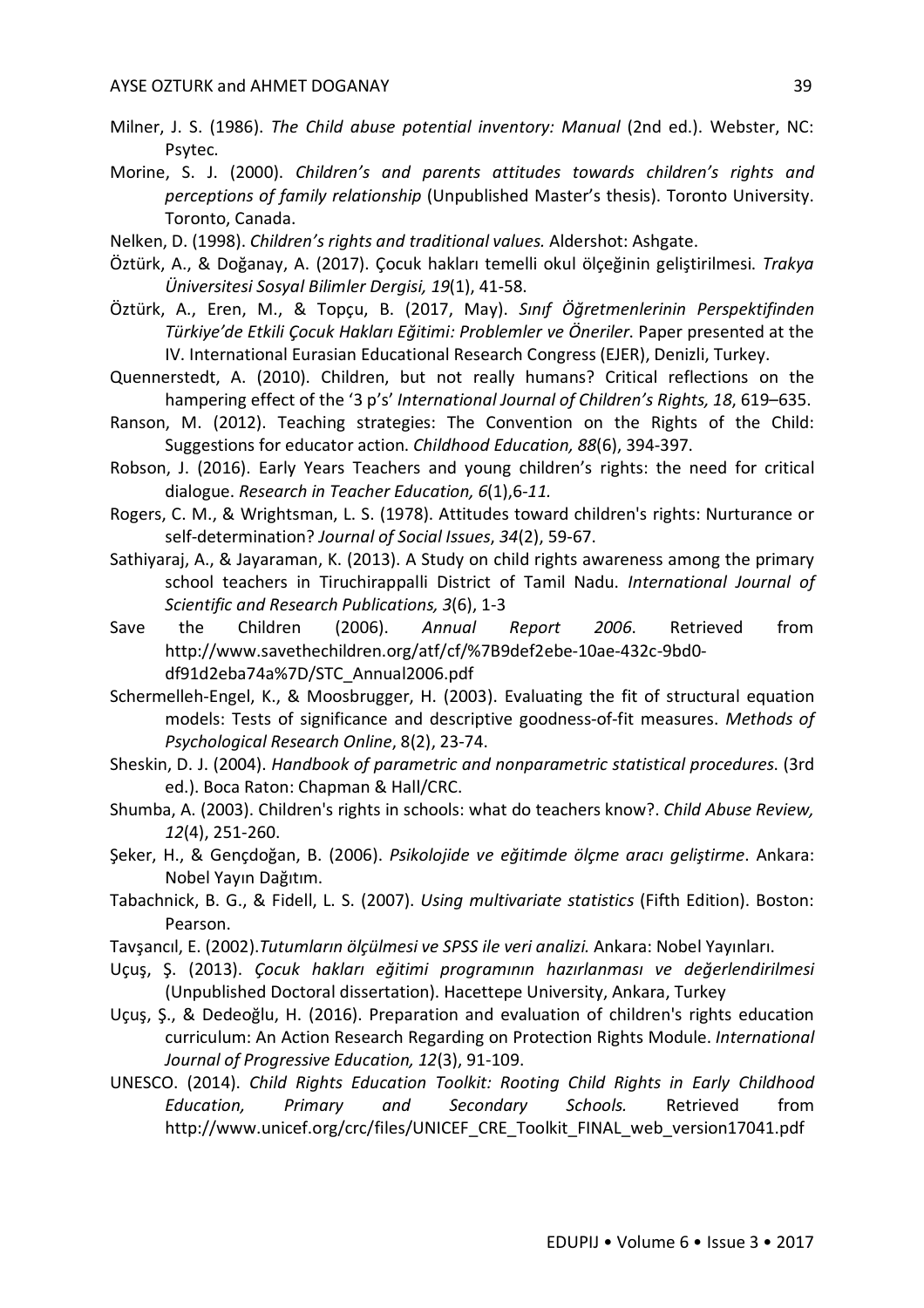- Worthington, R. L., & Whittaker, T. A. (2006). Scale development research a content analysis and recommendations for best practices. *The Counseling Psychologist, 34*(6), 806- 838.
- Yurtsever-Kılıçgün, M. , & Oktay, A. (2011). Çocuk haklarına yönelik ebeveyn tutum ölçeği'nin geliştirilmesi ve standardizasyonu. *Dokuz Eylül Üniversitesi Buca Eğitim Fakültesi Dergisi*, *31*, 1-22.

## **Appendix 1**

| <b>Attitude Scale Regarding Children' Rights Education</b>                  |         |            |          |              |  |
|-----------------------------------------------------------------------------|---------|------------|----------|--------------|--|
| Please indicate by an "X" the                                               | I Agree | I am       | I do not | I completely |  |
| sentence that best defines your                                             |         | indecisive | agree    | disagree     |  |
| thoughts on children's rights                                               |         |            |          |              |  |
| education.                                                                  |         |            |          |              |  |
| Factor: Attitude Towards Acquiring Knowledge on Children's Rights Education |         |            |          |              |  |
| Books, articles etc. publications on                                        |         |            |          |              |  |
| children's rights education attract                                         |         |            |          |              |  |
| my attention.                                                               |         |            |          |              |  |
| I follow films, videos, news etc. on                                        |         |            |          |              |  |
| children's rights education.                                                |         |            |          |              |  |
| I like participating in discussions on                                      |         |            |          |              |  |
| children's rights education.                                                |         |            |          |              |  |
| I carry out research studies for                                            |         |            |          |              |  |
| acquiring information on children's                                         |         |            |          |              |  |
| rights education.                                                           |         |            |          |              |  |
| Children's rights education is an                                           |         |            |          |              |  |
| area that I wish to develop myself                                          |         |            |          |              |  |
| in.                                                                         |         |            |          |              |  |
| I do not strive to acquire                                                  |         |            |          |              |  |
| knowledge on children's rights                                              |         |            |          |              |  |
| education.                                                                  |         |            |          |              |  |
| I would like to participate in                                              |         |            |          |              |  |
| seminars, courses, projects etc. on                                         |         |            |          |              |  |
| children's rights education.                                                |         |            |          |              |  |
| Factor: Attitude Towards Children's Rights Education Applications           |         |            |          |              |  |
| I believe in the necessity of making                                        |         |            |          |              |  |
| arrangements for ensuring that                                              |         |            |          |              |  |
| students participate in decision                                            |         |            |          |              |  |
| making processes at schools.                                                |         |            |          |              |  |
| I believe that a children's rights                                          |         |            |          |              |  |
| based culture should be developed                                           |         |            |          |              |  |
| in schools.                                                                 |         |            |          |              |  |
| Courses on children's rights                                                |         |            |          |              |  |
| education should be included in                                             |         |            |          |              |  |
| teacher development curricula.                                              |         |            |          |              |  |